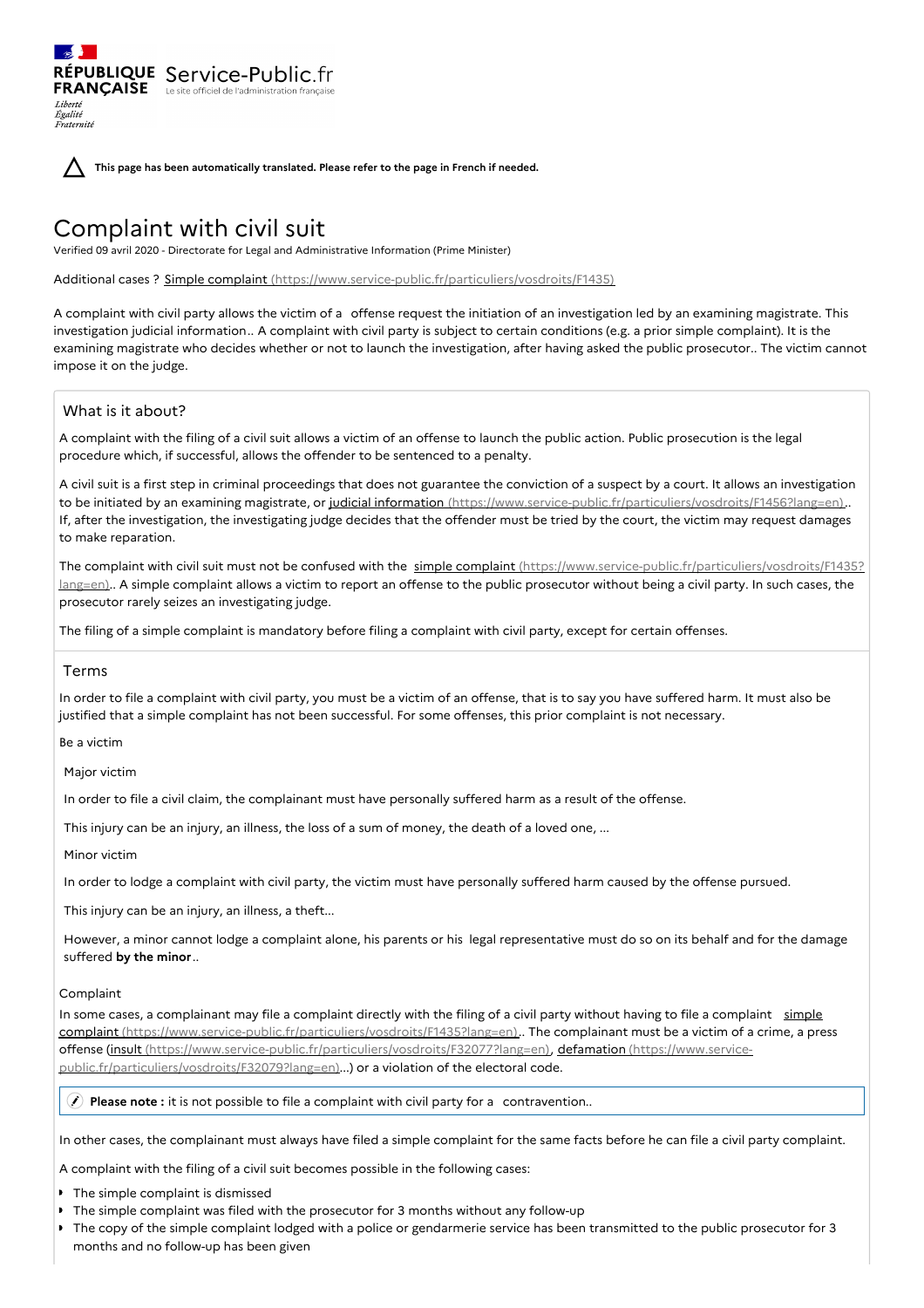The complainant must justify that his simple complaint did not result in one of the following documents:

- Notice of dismissal without further action, i.e. a letter from the public prosecutor indicating his refusal to prosecute
- Proof of filing date, i.e. receipt in case of filing directly with the court (or acknowledgement of receipt in case of sending by registered  $\bullet$ mail)
- Proof that the copy of the complaint has been sent to the prosecutor for at least 3 months, i.e. the receipt in case of filing directly with the court (or the acknowledgement of receipt in case of sending by registered mail)

 **Please note :** if the victim requested damages before a civil judge, between her simple complaint and her complaint with the filing of a civil party, she must cancel her application before referring the matter to the investigating judge.

#### Steps

Ι≣

Filing of complaint

The filing of a complaint with the filing of a civil suit shall be made by a letter dated and signed or by oral statement before the examining magistrate.

If the complaint is sent by mail, the complainant must indicate:

- Its willingness to lodge a complaint and to become a civil party
- Facts reported for which it considers itself a victim (giving the legal classification of the offense or the crime is not essential)
- Identity of the alleged perpetrator (otherwise the complaint must be against X)
- Address in France
- Information on the unsuccessful single complaint (with supporting documentation)
- Request damages possible

File a complaint with civil party

Directorate of Legal and Administrative Information (Dila) - Prime Minister

Go to document template [\(https://www.service-public.fr/particuliers/vosdroits/R11657\)](https://www.service-public.fr/particuliers/vosdroits/R11657)

**A** Warning : if the complaint with the filing of a civil action relates to a press offense ( insult (https://www.servicepublic.fr/particuliers/vosdroits/F32077?lang=en), defamation [\(https://www.service-public.fr/particuliers/vosdroits/F](https://www.service-public.fr/particuliers/vosdroits/F32077?lang=en)[32079?lang=en\)](https://www.service-public.fr/particuliers/vosdroits/F32079?lang=en)...), the plaintiff must indicate the offenses and the laws applicable to the acts he denounces.

The letter shall be sent by simple letter or registered letter with acknowledgement of receipt to the examining magistrate of the court of the place of the offense or of the domicile of the offender.

In each court, an examining magistrate is responsible for receiving all complaints with the formation of a civil party. This is usually the most senior investigating judge, i.e. the longest-serving judge.

Who shall I contact

Court of Justice or Proximity **E** [\(https://www.justice.fr/recherche/annuaires\)](https://www.justice.fr/recherche/annuaires)

It is possible to be assisted by a lawyer.

**Lawyer & [\(https://www.cnb.avocat.fr/annuaire-des-avocats-de-france\)](https://www.cnb.avocat.fr/annuaire-des-avocats-de-france)** 

 **FYI :** as soon as the dean of investigating judges is seized, a number is assigned to the file, allowing the complaint to be followed up.

#### Filing a deposit

After the filing of a complaint with civil party, the Dean of Investigating Judges asks the complainant to pay a sum of money called logging.. The judge determines the amount of this deposit according to the complainant's income.

The complainant does not have to pay a deposit if he has obtained legal aid [\(https://www.service-public.fr/particuliers/vosdroits/F18074?](https://www.service-public.fr/particuliers/vosdroits/F18074?lang=en) lang=en) for this procedure. He may also not have to pay a deposit on the decision of the judge.

The deposit must be paid within a time limit set by the judge. If this deadline is not met, the complaint may be dismissed.

This sum guarantees the payment of a possible fine pronounced in case the complaint proves to be abusive (facts invented...). This fine is €15,000 maximum.

In other cases, the record is issued at the end of the investigation, whether or not there is a trial.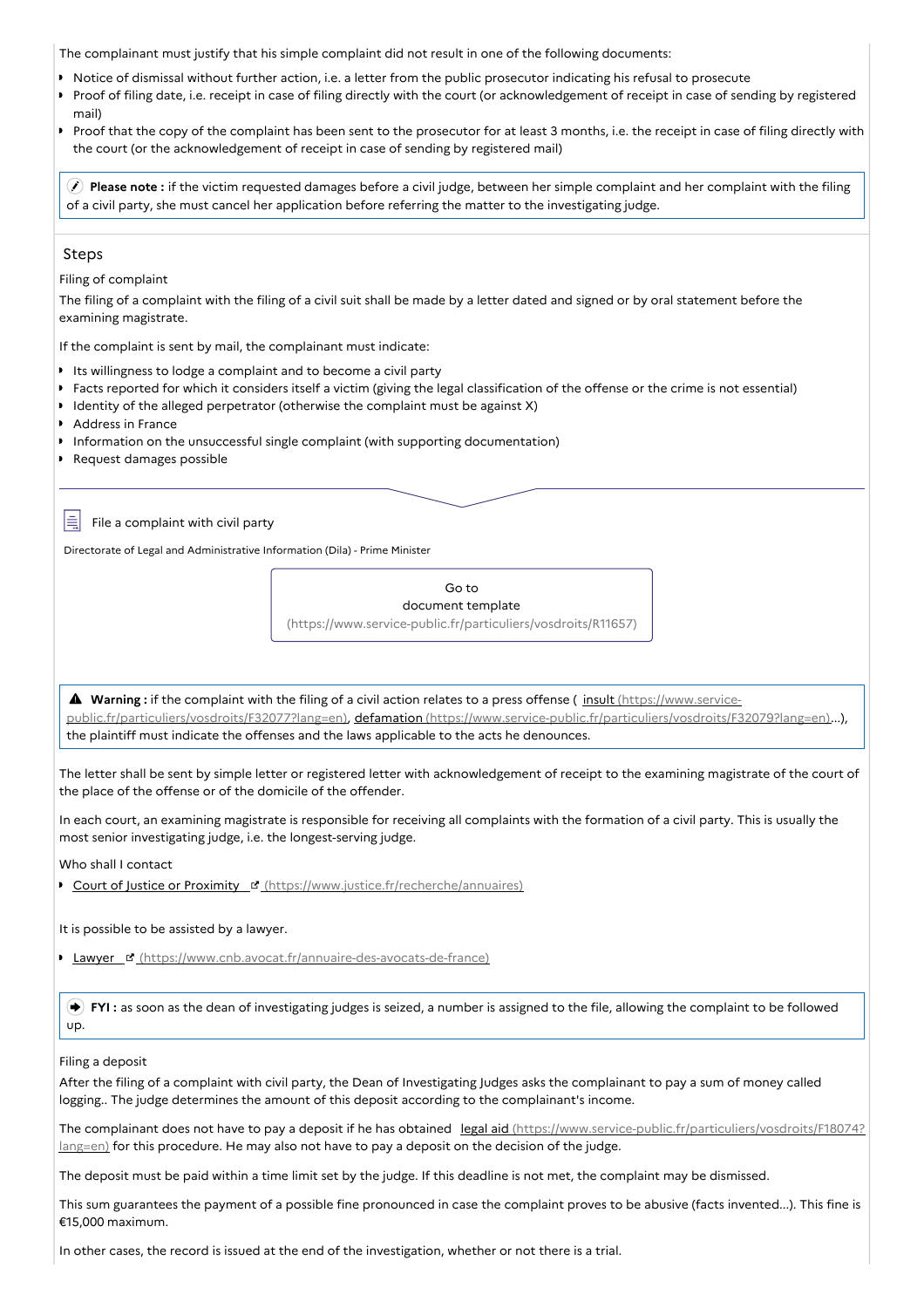#### Transmission to prosecutor

The complaint is then transmitted by the dean of the investigating judges to the public prosecutor for an opinion called requisitions..

Before taking his requests, the public prosecutor may ask the examining magistrate to hear the civil party and a period of 3 months to continue the investigation.

In his or her applications, the public prosecutor may ask the examining magistrate:

- disregard the complaint (for example, if he considers that the facts do not constitute an offense),
- $\mathbf{r}$ or open judicial information [\(https://www.service-public.fr/particuliers/vosdroits/F1456?lang=en\)](https://www.service-public.fr/particuliers/vosdroits/F1456?lang=en)..

 **Please note :** the prosecutor may ask the judge to disregard the complaint while informing the victim that he or she may use the direct quote [\(https://www.service-public.fr/particuliers/vosdroits/F1455?lang=en\)](https://www.service-public.fr/particuliers/vosdroits/F1455?lang=en) to summon the suspect to court.

#### Decision of the examining magistrate

The Dean of Investigating Judges may decide to follow or not to follow the requests of the Public Prosecutor.

The judge may hear the complainant on his own initiative or at the request of the prosecutor.

If the judge decides to open judicial information [\(https://www.service-public.fr/particuliers/vosdroits/F1456?lang=en\)](https://www.service-public.fr/particuliers/vosdroits/F1456?lang=en), he shall then appoint the examining magistrate to investigate. He can call himself.

If the judge refuses, he will take a order of refusal to inform. This is the case if the acts reported are not a criminal offense or if they have clearly not been committed. In the event of a refusal to inform, the investigation shall not be initiated.

The complainant may appeal the decision to refuse to inform within 10 free days following notification of that decision. The appeal must be made by a declaration to the Registrar of the examining magistrate. This statement is signed by the clerk and by the complainant or his lawyer.

Who shall I contact

Court of Justice or Proximity **E'** [\(https://www.justice.fr/recherche/annuaires\)](https://www.justice.fr/recherche/annuaires)

It is the Appeals Chamber of the Court of Appeal which considers appeals against decisions to refuse to inform.

 **Please note :** if the investigating judge refuses to open a judicial inquiry, the person against whom the complaint is made may sue the complainant for slanderous information and request payment of damages..

#### Rights of the civil party

Ifjudicial information [\(https://www.service-public.fr/particuliers/vosdroits/F1456?lang=en\)](https://www.service-public.fr/particuliers/vosdroits/F1456?lang=en) is opened, the complainant becomes a civil party.

Compensation

If the perpetrator is tried at the end of the proceedings, the civil party may request compensation for his injury by means of damages..

Follow-up to the investigation

The civil party shall have access to the file and may be assisted by a lawyer, in particular when heard by the judge.

It may ask the judge for investigative acts: hearing a witness, an expert opinion, a confrontation ...

The civil party shall receive the decisions taken by the examining magistrate.

#### Statute and miscellaneous references

- Code of Criminal Procedure: Articles 1 to 10 **d** (http://www.legifrance.gouv.fr/affichCode.do? [idSectionTA=LEGISCTA000024458641&cidTexte=LEGITEXT000006071154\)](http://www.legifrance.gouv.fr/affichCode.do?idSectionTA=LEGISCTA000024458641&cidTexte=LEGITEXT000006071154) Civil action by the victim (Article 2)
- Code of Criminal Procedure: Articles 49 to 52-1 **¤** [\(https://www.legifrance.gouv.fr/codes/id/LEGISCTA000006151874/\)](https://www.legifrance.gouv.fr/codes/id/LEGISCTA000006151874/) Territorial jurisdiction of the investigating judge (art. 52)
- Code of Criminal Procedure: Articles 85 to 91-1 **¤** [\(https://www.legifrance.gouv.fr/codes/id/LEGISCTA000006167422/\)](https://www.legifrance.gouv.fr/codes/id/LEGISCTA000006167422/) Filing and processing of <sup>a</sup> complaint with civil party
- Freedom of the Press Act of 29 July 1881: Rule 50 **d'** (https://www.legifrance.gouv.fr/affichTexteArticle.do? [idArticle=LEGIARTI000006419830&cidTexte=LEGITEXT000006070722\)](https://www.legifrance.gouv.fr/affichTexteArticle.do?idArticle=LEGIARTI000006419830&cidTexte=LEGITEXT000006070722) Content of the complaint concerning <sup>a</sup> press offense
- Code of Criminal Procedure: rule 177-2 **d** (https://www.legifrance.gouv.fr/affichCodeArticle.do? [cidTexte=LEGITEXT000006071154&idArticle=LEGIARTI000006575401\)](https://www.legifrance.gouv.fr/affichCodeArticle.do?cidTexte=LEGITEXT000006071154&idArticle=LEGIARTI000006575401) Fine in case of abuse
- Code of Criminal Procedure: Articles 185 to 187-3 **d** (https://www.legifrance.gouv.fr/affichCode.do? [idSectionTA=LEGISCTA000006167433&cidTexte=LEGITEXT000006071154\)](https://www.legifrance.gouv.fr/affichCode.do?idSectionTA=LEGISCTA000006167433&cidTexte=LEGITEXT000006071154) Appeal if decision to refuse to inform (Article 186)